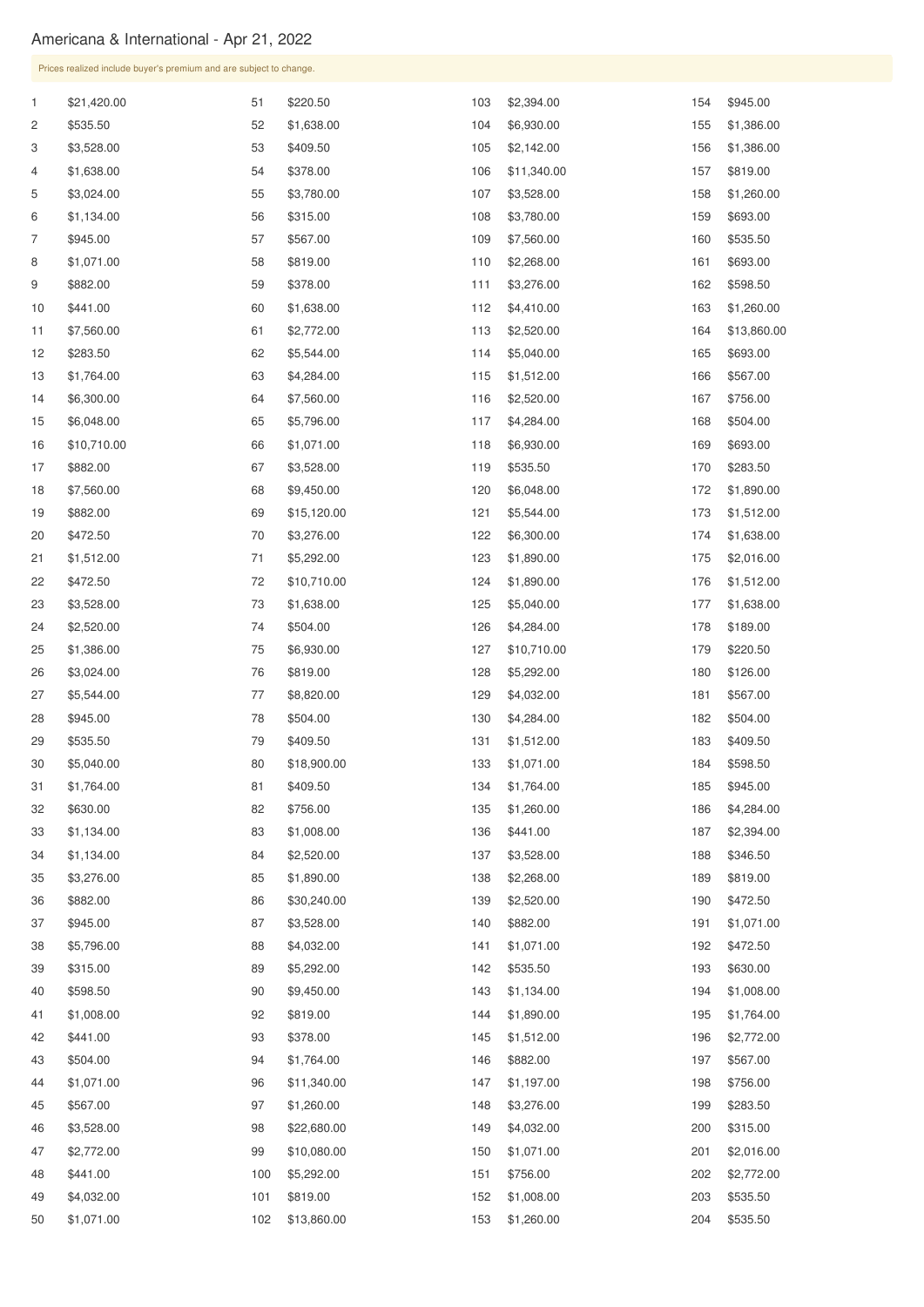|            | Prices realized include buyer's premium and are subject to change. |            |                          |            |                           |            |                      |  |  |
|------------|--------------------------------------------------------------------|------------|--------------------------|------------|---------------------------|------------|----------------------|--|--|
| 205        | \$535.50                                                           | 255        | \$945.00                 | 308        | \$535.50                  | 361        | \$504.00             |  |  |
| 206        | \$756.00                                                           | 256        | \$1,197.00               | 309        | \$598.50                  | 363        | \$1,260.00           |  |  |
| 207        | \$441.00                                                           | 257        | \$441.00                 | 310        | \$693.00                  | 364        | \$1,008.00           |  |  |
| 208        | \$567.00                                                           | 258        | \$567.00                 | 311        | \$2,016.00                | 365        | \$5,292.00           |  |  |
| 209        | \$252.00                                                           | 259        | \$630.00                 | 312        | \$252.00                  | 366        | \$2,268.00           |  |  |
| 210        | \$252.00                                                           | 260        | \$567.00                 | 313        | \$504.00                  | 367        | \$10,080.00          |  |  |
| 211        | \$472.50                                                           | 261        | \$504.00                 | 314        | \$630.00                  | 368        | \$630.00             |  |  |
| 212        | \$378.00                                                           | 262        | \$504.00                 | 315        | \$504.00                  | 369        | \$1,638.00           |  |  |
| 213        | \$630.00                                                           | 263        | \$567.00                 | 316        | \$409.50                  | 370        | \$1,260.00           |  |  |
| 214        | \$504.00                                                           | 264        | \$504.00                 | 317        | \$1,071.00                | 371        | \$630.00             |  |  |
| 215        | \$567.00                                                           | 265        | \$1,386.00               | 318        | \$504.00                  | 372        | \$1,197.00           |  |  |
| 216        | \$693.00                                                           | 266        | \$1,512.00               | 319        | \$819.00                  | 373        | \$504.00             |  |  |
| 217        | \$567.00                                                           | 267        | \$1,764.00               | 320        | \$441.00                  | 374        | \$1,386.00           |  |  |
| 218        | \$409.50                                                           | 268        | \$5,292.00               | 321        | \$819.00                  | 375        | \$2,016.00           |  |  |
| 219        | \$2,142.00                                                         | 270        | \$1,260.00               | 322        | \$567.00                  | 376        | \$630.00             |  |  |
| 220        | \$2,142.00                                                         | 271        | \$1,008.00               | 323        | \$472.50                  | 377        | \$1,386.00           |  |  |
| 221        | \$1,764.00                                                         | 273        | \$819.00                 | 324        | \$346.50                  | 378        | \$35,280.00          |  |  |
| 222        | \$1,890.00                                                         | 275        | \$1,134.00               | 325        | \$3,276.00                | 379        | \$504.00             |  |  |
| 223        | \$630.00                                                           | 276        | \$9,450.00               | 326        | \$630.00                  | 380        | \$1,197.00           |  |  |
| 224        | \$630.00                                                           | 277        | \$2,016.00               | 327        | \$409.50                  | 381        | \$567.00             |  |  |
| 225        | \$4,284.00                                                         | 278        | \$1,071.00               | 330        | \$1,512.00                | 382        | \$630.00             |  |  |
| 226        | \$819.00                                                           | 279        | \$756.00                 | 331        | \$819.00                  | 383        | \$535.50             |  |  |
| 227        | \$567.00                                                           | 280        | \$504.00                 | 332        | \$3,528.00                | 384        | \$756.00             |  |  |
| 228        | \$1,890.00                                                         | 281        | \$1,008.00               | 333        | \$756.00                  | 385        | \$2,016.00           |  |  |
| 229        | \$1,890.00                                                         | 282        | \$819.00                 | 334        | \$2,016.00                | 386        | \$630.00             |  |  |
| 230        | \$1,386.00                                                         | 283        | \$3,780.00               | 335        | \$22,680.00               | 387        | \$189.00             |  |  |
| 231        | \$3,024.00                                                         | 284        | \$756.00                 | 336        | \$22,680.00               | 388        | \$2,016.00           |  |  |
| 232        | \$1,260.00                                                         | 285        | \$17,640.00              | 337        | \$2,142.00                | 389        | \$2,520.00           |  |  |
| 233        | \$4,284.00                                                         | 286        | \$819.00                 | 338        | \$5,292.00                | 390        | \$1,386.00           |  |  |
| 234        | \$315.00                                                           | 287        | \$220.50                 | 339        | \$4,536.00                | 391        | \$1,260.00           |  |  |
| 235        | \$283.50                                                           | 288        | \$504.00                 | 340        | \$3,150.00                | 392        | \$882.00             |  |  |
| 236        | \$945.00                                                           | 289        | \$378.00                 | 341        | \$945.00                  | 393        | \$1,638.00           |  |  |
| 237        | \$189.00                                                           | 290        | \$4,788.00               | 342        | \$819.00                  | 394        | \$4,536.00           |  |  |
| 238        | \$1,386.00                                                         | 291        | \$11,340.00              | 343        | \$2,394.00                | 395        | \$378.00             |  |  |
| 239        | \$882.00                                                           | 292        | \$693.00                 | 345        | \$4,032.00                | 396        | \$756.00             |  |  |
| 240<br>241 | \$945.00                                                           | 293<br>294 | \$16,380.00              | 346<br>347 | \$1,008.00                | 397<br>398 | \$819.00<br>\$252.00 |  |  |
| 242        | \$535.50<br>\$1,764.00                                             | 295        | \$5,544.00<br>\$3,024.00 | 348        | \$10,710.00<br>\$2,268.00 | 399        | \$346.50             |  |  |
| 243        | \$945.00                                                           | 296        | \$9,450.00               | 349        | \$7,560.00                | 400        | \$1,197.00           |  |  |
| 244        | \$2,016.00                                                         | 297        | \$37,800.00              | 350        | \$10,080.00               | 401        | \$1,197.00           |  |  |
| 245        | \$5,040.00                                                         | 298        | \$126.00                 | 351        | \$4,536.00                | 402        | \$11,340.00          |  |  |
| 246        | \$409.50                                                           | 299        | \$378.00                 | 352        | \$1,764.00                | 403        | \$1,008.00           |  |  |
| 247        | \$1,134.00                                                         | 300        | \$472.50                 | 353        | \$2,394.00                | 404        | \$756.00             |  |  |
| 248        | \$693.00                                                           | 301        | \$315.00                 | 354        | \$1,071.00                | 405        | \$3,528.00           |  |  |
| 249        | \$441.00                                                           | 302        | \$472.50                 | 355        | \$8,820.00                | 406        | \$1,008.00           |  |  |
| 250        | \$283.50                                                           | 303        | \$504.00                 | 356        | \$3,024.00                | 407        | \$1,638.00           |  |  |
| 251        | \$535.50                                                           | 304        | \$472.50                 | 357        | \$2,268.00                | 408        | \$535.50             |  |  |
| 252        | \$378.00                                                           | 305        | \$378.00                 | 358        | \$10,080.00               | 409        | \$882.00             |  |  |
| 253        | \$504.00                                                           | 306        | \$378.00                 | 359        | \$378.00                  | 410        | \$1,197.00           |  |  |
| 254        | \$1,134.00                                                         | 307        | \$1,512.00               | 360        | \$598.50                  | 411        | \$945.00             |  |  |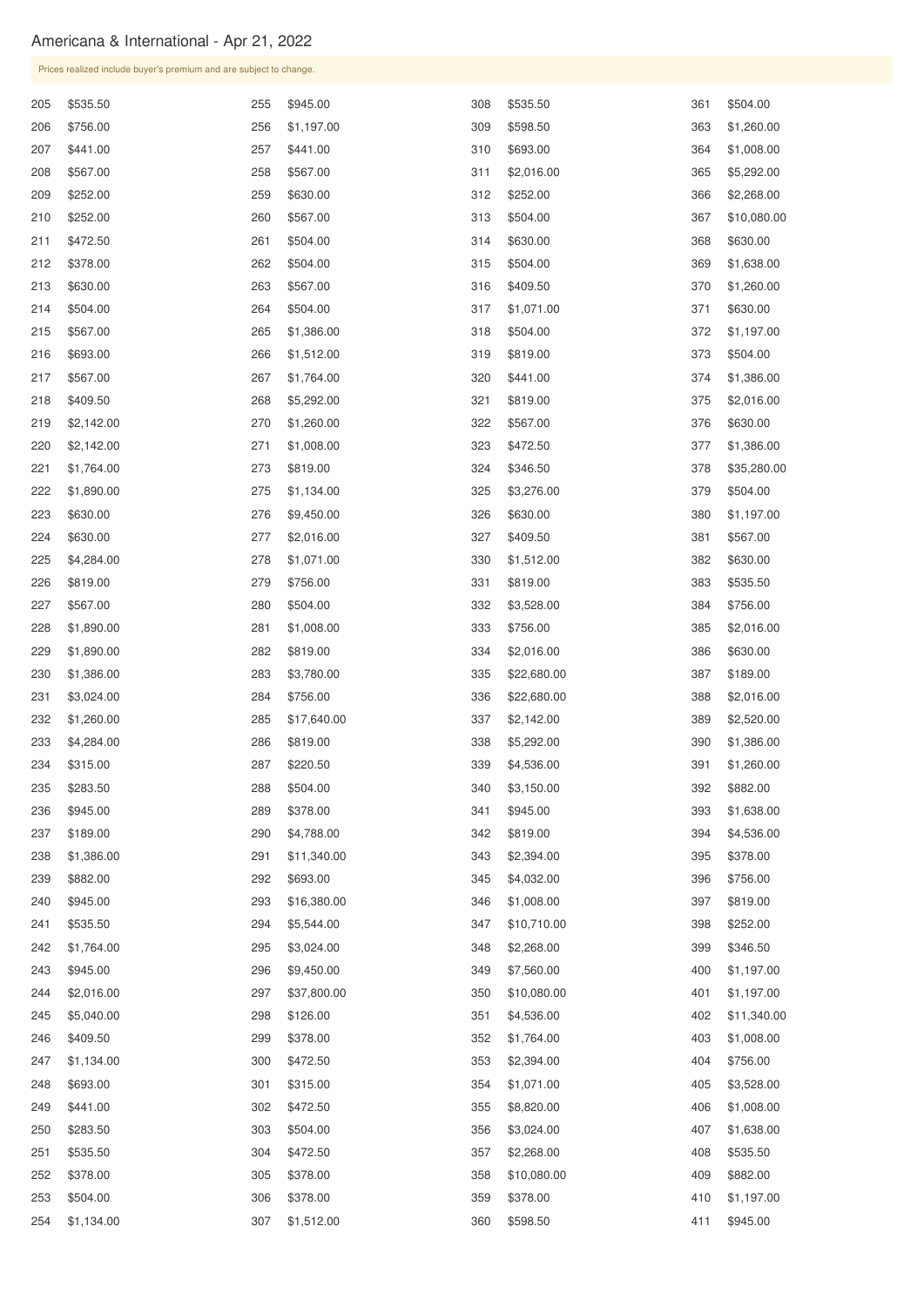|     | Prices realized include buyer's premium and are subject to change. |     |             |     |             |     |             |
|-----|--------------------------------------------------------------------|-----|-------------|-----|-------------|-----|-------------|
| 412 | \$189.00                                                           | 463 | \$1,512.00  | 513 | \$409.50    | 564 | \$1,890.00  |
| 413 | \$189.00                                                           | 464 | \$3,780.00  | 514 | \$2,520.00  | 565 | \$945.00    |
| 414 | \$409.50                                                           | 465 | \$756.00    | 515 | \$819.00    | 566 | \$1,260.00  |
| 415 | \$315.00                                                           | 466 | \$1,197.00  | 516 | \$1,260.00  | 567 | \$819.00    |
| 416 | \$630.00                                                           | 467 | \$23,940.00 | 517 | \$1,008.00  | 568 | \$535.50    |
| 417 | \$3,024.00                                                         | 468 | \$567.00    | 518 | \$472.50    | 569 | \$2,772.00  |
| 418 | \$378.00                                                           | 469 | \$346.50    | 519 | \$2,520.00  | 570 | \$6,930.00  |
| 419 | \$598.50                                                           | 470 | \$504.00    | 520 | \$945.00    | 571 | \$504.00    |
| 420 | \$8,820.00                                                         | 471 | \$2,016.00  | 521 | \$819.00    | 572 | \$598.50    |
| 421 | \$882.00                                                           | 472 | \$346.50    | 522 | \$441.00    | 573 | \$3,780.00  |
| 422 | \$882.00                                                           | 473 | \$693.00    | 523 | \$472.50    | 574 | \$2,772.00  |
| 423 | \$819.00                                                           | 474 | \$567.00    | 524 | \$567.00    | 575 | \$693.00    |
| 424 | \$2,142.00                                                         | 475 | \$346.50    | 525 | \$756.00    | 576 | \$5,040.00  |
| 425 | \$25,200.00                                                        | 476 | \$378.00    | 526 | \$441.00    | 577 | \$1,386.00  |
| 426 | \$4,536.00                                                         | 477 | \$630.00    | 527 | \$1,071.00  | 578 | \$504.00    |
| 427 | \$15,120.00                                                        | 478 | \$2,016.00  | 528 | \$1,764.00  | 579 | \$11,970.00 |
| 428 | \$11,970.00                                                        | 479 | \$1,638.00  | 529 | \$756.00    | 580 | \$25,200.00 |
| 429 | \$882.00                                                           | 480 | \$5,292.00  | 530 | \$598.50    | 581 | \$30,240.00 |
| 430 | \$1,008.00                                                         | 481 | \$1,134.00  | 531 | \$630.00    | 582 | \$9,450.00  |
| 431 | \$535.50                                                           | 482 | \$2,268.00  | 532 | \$3,780.00  | 583 | \$2,016.00  |
|     | 432 \$2,016.00                                                     | 483 | \$4,032.00  | 533 | \$1,512.00  | 584 | \$3,024.00  |
| 433 | \$1,512.00                                                         | 484 | \$4,284.00  | 534 | \$1,134.00  | 585 | \$1,071.00  |
| 434 | \$1,890.00                                                         | 485 | \$3,276.00  | 535 | \$1,260.00  | 586 | \$1,512.00  |
| 435 | \$504.00                                                           | 486 | \$2,142.00  | 536 | \$882.00    | 587 | \$2,268.00  |
| 436 | \$819.00                                                           | 487 | \$1,638.00  | 537 | \$6,300.00  | 588 | \$3,276.00  |
| 437 | \$819.00                                                           | 488 | \$1,638.00  | 539 | \$252.00    | 589 | \$1,890.00  |
| 438 | \$1,260.00                                                         | 489 | \$1,197.00  | 540 | \$3,276.00  | 590 | \$10,710.00 |
| 439 | \$1,260.00                                                         | 490 | \$1,638.00  | 541 | \$819.00    | 591 | \$945.00    |
| 440 | \$5,544.00                                                         | 491 | \$3,780.00  | 542 | \$567.00    | 592 | \$6,300.00  |
| 441 | \$315.00                                                           | 492 | \$8,190.00  | 543 | \$25,200.00 | 593 | \$6,930.00  |
| 442 | \$4,536.00                                                         | 493 | \$11,340.00 | 544 | \$535.50    | 594 | \$3,780.00  |
| 443 | \$4,032.00                                                         | 494 | \$819.00    | 545 | \$378.00    | 595 | \$472.50    |
| 445 | \$4,788.00                                                         | 495 | \$409.50    | 546 | \$535.50    | 596 | \$1,008.00  |
| 446 | \$3,024.00                                                         | 496 | \$378.00    | 547 | \$2,268.00  | 597 | \$5,040.00  |
| 447 | \$2,772.00                                                         | 497 | \$598.50    | 548 | \$2,520.00  | 598 | \$567.00    |
| 448 | \$6,048.00                                                         | 498 | \$1,638.00  | 549 | \$1,890.00  | 599 | \$1,764.00  |
| 449 | \$81,900.00                                                        | 499 | \$346.50    | 550 | \$1,197.00  | 600 | \$630.00    |
| 450 | \$2,268.00                                                         | 500 | \$1,638.00  | 551 | \$693.00    | 601 | \$472.50    |
| 451 | \$378.00                                                           | 501 | \$2,394.00  | 552 | \$1,260.00  | 602 | \$9,450.00  |

| 452 | \$1,512.00 | 502 | \$472.50   | 553 | \$3,276.00  | 603 | \$1,386.00 |
|-----|------------|-----|------------|-----|-------------|-----|------------|
| 453 | \$819.00   | 503 | \$2,142.00 | 554 | \$567.00    | 604 | \$567.00   |
| 454 | \$693.00   | 504 | \$2,142.00 | 555 | \$567.00    | 605 | \$882.00   |
| 455 | \$598.50   | 505 | \$819.00   | 556 | \$11,340.00 | 606 | \$1,764.00 |
| 456 | \$4,284.00 | 506 | \$4,284.00 | 557 | \$882.00    | 607 | \$945.00   |
| 457 | \$945.00   | 507 | \$882.00   | 558 | \$1,008.00  | 608 | \$882.00   |
| 458 | \$1,134.00 | 508 | \$882.00   | 559 | \$2,268.00  | 609 | \$1,071.00 |
| 459 | \$472.50   | 509 | \$693.00   | 560 | \$1,260.00  | 610 | \$2,142.00 |
| 460 | \$1,512.00 | 510 | \$1,638.00 | 561 | \$2,016.00  | 611 | \$1,134.00 |
| 461 | \$882.00   | 511 | \$1,638.00 | 562 | \$1,008.00  | 612 | \$1,008.00 |
| 462 | \$1,890.00 | 512 | \$2,520.00 | 563 | \$17,640.00 | 613 | \$8,190.00 |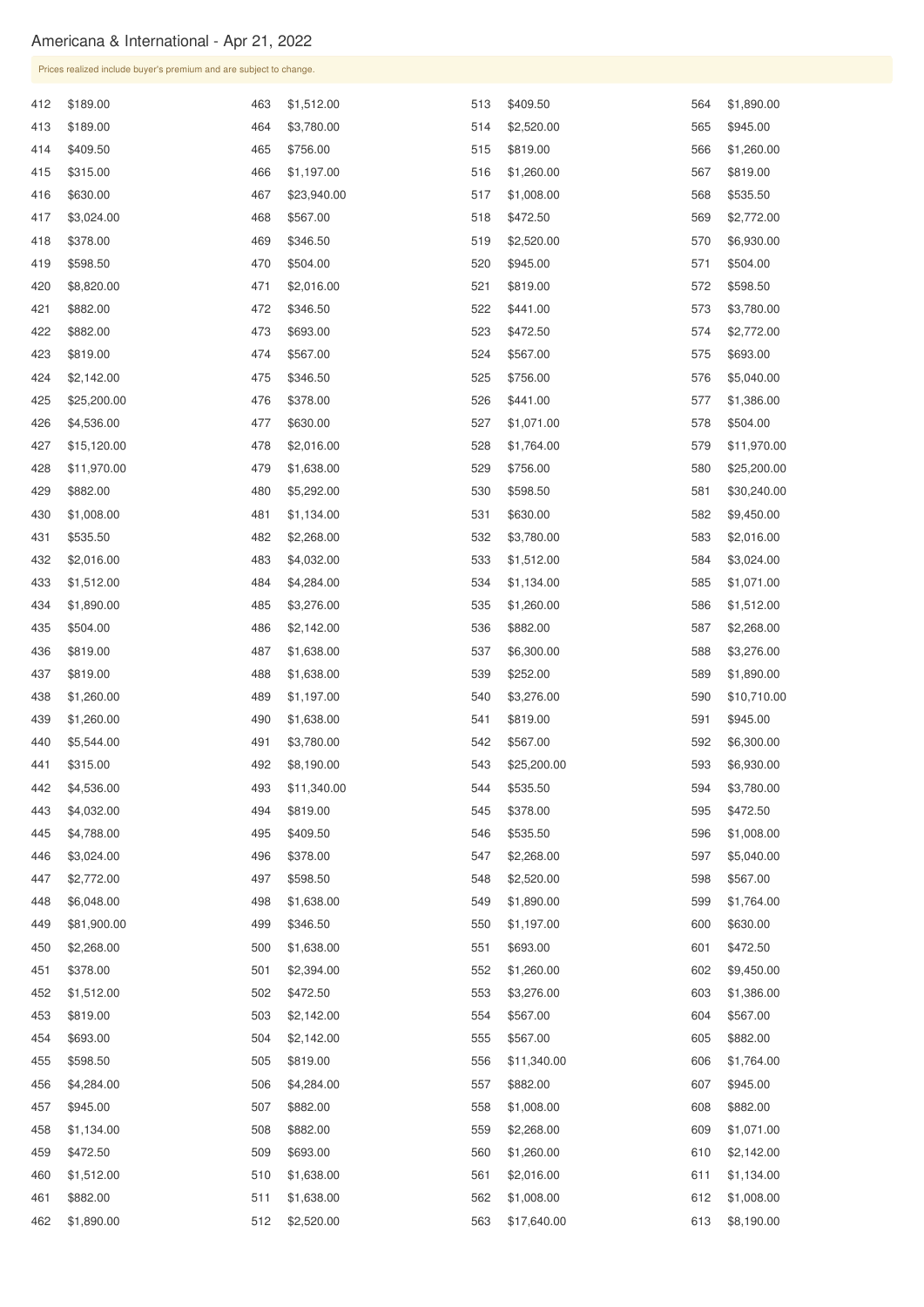\$819.00 \$882.00

|     | Prices realized include buyer's premium and are subject to change. |     |            |     |            |     |             |
|-----|--------------------------------------------------------------------|-----|------------|-----|------------|-----|-------------|
| 614 | \$693.00                                                           | 653 | \$2,394.00 | 706 | \$3,528.00 | 749 | \$1,071.00  |
| 615 | \$2,016.00                                                         | 654 | \$2,016.00 | 707 | \$3,528.00 | 750 | \$1,008.00  |
| 616 | \$315.00                                                           | 655 | \$6,930.00 | 708 | \$2,142.00 | 751 | \$283.50    |
| 617 | \$3,024.00                                                         | 656 | \$6,930.00 | 709 | \$598.50   | 752 | \$630.00    |
| 618 | \$1,197.00                                                         | 658 | \$882.00   | 710 | \$1,638.00 | 753 | \$1,134.00  |
| 619 | \$1,260.00                                                         | 659 | \$1,008.00 | 711 | \$1,386.00 | 754 | \$3,780.00  |
| 620 | \$1,386.00                                                         | 660 | \$6,930.00 | 712 | \$378.00   | 755 | \$283.50    |
| 621 | \$1,512.00                                                         | 661 | \$567.00   | 713 | \$2,142.00 | 756 | \$4,788.00  |
| 622 | \$567.00                                                           | 664 | \$4,284.00 | 714 | \$1,764.00 | 757 | \$5,292.00  |
| 623 | \$11,340.00                                                        | 665 | \$4,032.00 | 715 | \$3,024.00 | 758 | \$693.00    |
| 624 | \$3,024.00                                                         | 666 | \$630.00   | 716 | \$2,268.00 | 759 | \$598.50    |
| 625 | \$567.00                                                           | 667 | \$1,260.00 | 717 | \$1,386.00 | 760 | \$1,008.00  |
| 626 | \$504.00                                                           | 668 | \$1,890.00 | 718 | \$756.00   | 761 | \$504.00    |
| 627 | \$441.00                                                           | 669 | \$1,260.00 | 719 | \$882.00   | 762 | \$882.00    |
| 628 | \$11,970.00                                                        | 670 | \$1,260.00 | 720 | \$756.00   | 763 | \$1,890.00  |
| 629 | \$2,016.00                                                         | 671 | \$567.00   | 721 | \$3,276.00 | 765 | \$1,764.00  |
| 630 | \$3,780.00                                                         | 672 | \$567.00   | 722 | \$3,276.00 | 766 | \$1,638.00  |
| 631 | \$5,544.00                                                         | 673 | \$1,008.00 | 723 | \$1,260.00 | 767 | \$3,024.00  |
| 632 | \$3,276.00                                                         | 675 | \$2,268.00 | 724 | \$3,528.00 | 768 | \$472.50    |
| 634 | \$1,890.00                                                         | 678 | \$315.00   | 725 | \$3,024.00 | 769 | \$1,260.00  |
| 636 | \$3,276.00                                                         | 679 | \$819.00   | 726 | \$1,386.00 | 770 | \$346.50    |
| 639 | \$10,710.00                                                        | 680 | \$819.00   | 727 | \$1,134.00 | 771 | \$409.50    |
| 640 | \$6,930.00                                                         | 681 | \$1,638.00 | 728 | \$3,024.00 | 772 | \$409.50    |
| 642 | \$1,764.00                                                         | 682 | \$882.00   | 729 | \$2,394.00 | 773 | \$1,638.00  |
| 643 | \$4,032.00                                                         | 683 | \$567.00   | 730 | \$1,512.00 | 774 | \$1,071.00  |
| 645 | \$1,008.00                                                         | 684 | \$1,134.00 | 731 | \$1,197.00 | 775 | \$1,071.00  |
| 646 | \$3,024.00                                                         | 685 | \$1,071.00 | 732 | \$693.00   | 776 | \$1,008.00  |
| 647 | \$3,528.00                                                         | 686 | \$945.00   | 733 | \$2,142.00 | 777 | \$504.00    |
| 648 | \$3,528.00                                                         | 687 | \$4,788.00 | 734 | \$2,016.00 | 778 | \$598.50    |
| 650 | \$315.00                                                           | 688 | \$1,386.00 | 735 | \$598.50   | 779 | \$756.00    |
|     |                                                                    | 689 | \$2,016.00 | 736 | \$882.00   | 780 | \$13,860.00 |
|     |                                                                    | 690 | \$1,890.00 | 737 | \$3,276.00 | 781 | \$157.50    |
|     |                                                                    | 692 | \$315.00   | 738 | \$1,512.00 | 782 | \$504.00    |
|     |                                                                    | 695 | \$2,520.00 | 739 | \$1,638.00 | 783 | \$2,394.00  |
|     |                                                                    | 697 | \$4,032.00 | 740 | \$378.00   | 784 | \$3,276.00  |
|     |                                                                    | 698 | \$630.00   | 741 | \$1,512.00 | 785 | \$4,788.00  |
|     |                                                                    | 699 | \$882.00   | 742 | \$283.50   | 786 | \$4,536.00  |

\$4,032.00

\$472.50

| 702 \$6,930.00 | 745 \$315.00   | 789 \$13,860.00 |
|----------------|----------------|-----------------|
| 703 \$1,764.00 | 746 \$4,536.00 | 790 \$409.50    |
| 704 \$1,008.00 | 747 \$2,268.00 | 791 \$1,386.00  |
| 705 \$1,512.00 | 748 \$1,071.00 | 793 \$346.50    |

\$2,394.00

\$69,300.00